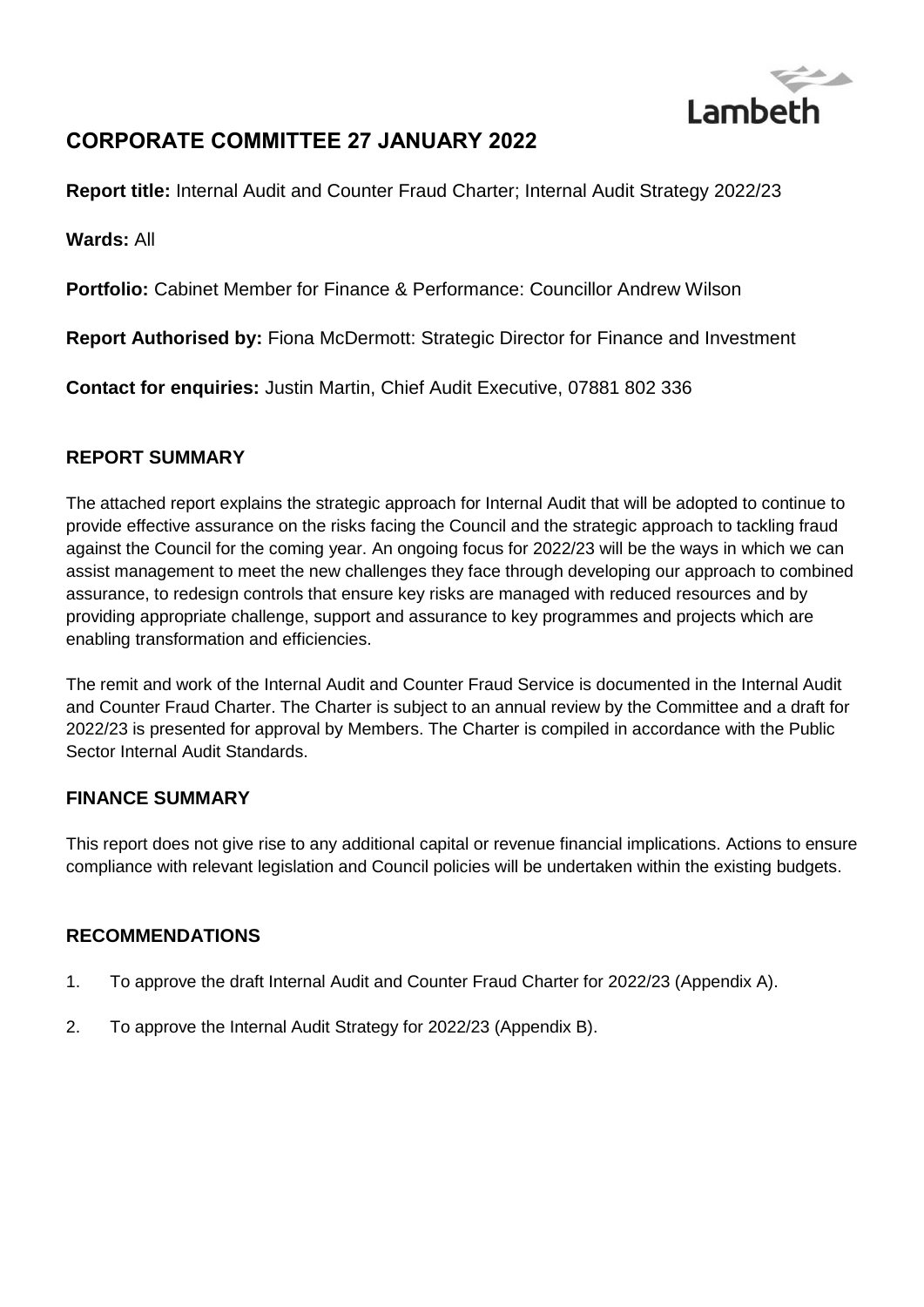## **1. CONTEXT**

1.1 The Corporate Committee performs the 'Audit Committee' role at Lambeth. This includes approving the Internal Audit Charter and Strategy every year.

## **2. PROPOSAL AND REASONS**

- 2.1 The report provides Members with:
	- The Internal Audit Strategy for 2022/23 for consideration and approval, which will be used to develop the Internal Audit Work Plan for 2022/23; and,
	- The draft Internal Audit and Counter Fraud Charter 2022/23 for consideration and approval.

A summary of the items attached as appendices is included below, including an outline of any key changes to the documents from the previous year.

- 2.2 Summary of key changes to documents in appendices:
	- A. **Internal Audit Charter 2022/23:** key changes relate to recommendations from the External Quality Assessment:
		- There is now a time limit of 18 months following which auditors can be involved in projects where they have had operational reasonability or have provided advice; and
		- A table has been included to outline key areas of specific responsibility including approving decisions regarding the appointment and removal of the Chief Audit Executive (Assistant Director Audit and Investigations).
	- B. **Internal Audit Strategy (IAS) 2022/23** the content of the IAS is broadly the same as the previous year.
- 2.3 We have summarised the purpose of each document below.

## **Internal Audit Charter 2022/23 (Appendix A)**

2.4 The Internal Audit and Counter Fraud Charter provides the framework for the conduct of the Internal Audit and Counter Fraud service at the Council. It formally establishes the purpose, authority and responsibilities of the function.

## **Internal Audit Strategy (IAS) 2022/23 (Appendix B)**

2.5 The IAS sets out how the service will be delivered and developed and is underpinned by the Internal Audit Charter which describes the purpose, authority, responsibility and position of the Internal Audit Service within the London Borough of Lambeth.

## **3. FINANCE**

3.1 This report does not give rise to any additional capital or revenue financial implications. Actions to ensure compliance with relevant legislation and Council policies will be undertaken within the existing budgets.

## **4. LEGAL AND DEMOCRACY**

- 4.1 Regulation 3 of the Accounts and Audit Regulations 2015 sets out the Council's responsibility for ensuring that it has a sound system of internal control which:
	- a) facilitates the effective exercise of its functions and the achievement of its aims and objectives;
	- b) ensures that the financial and operational management of the authority is effective; and,
	- c) includes effective arrangements for the management of risk.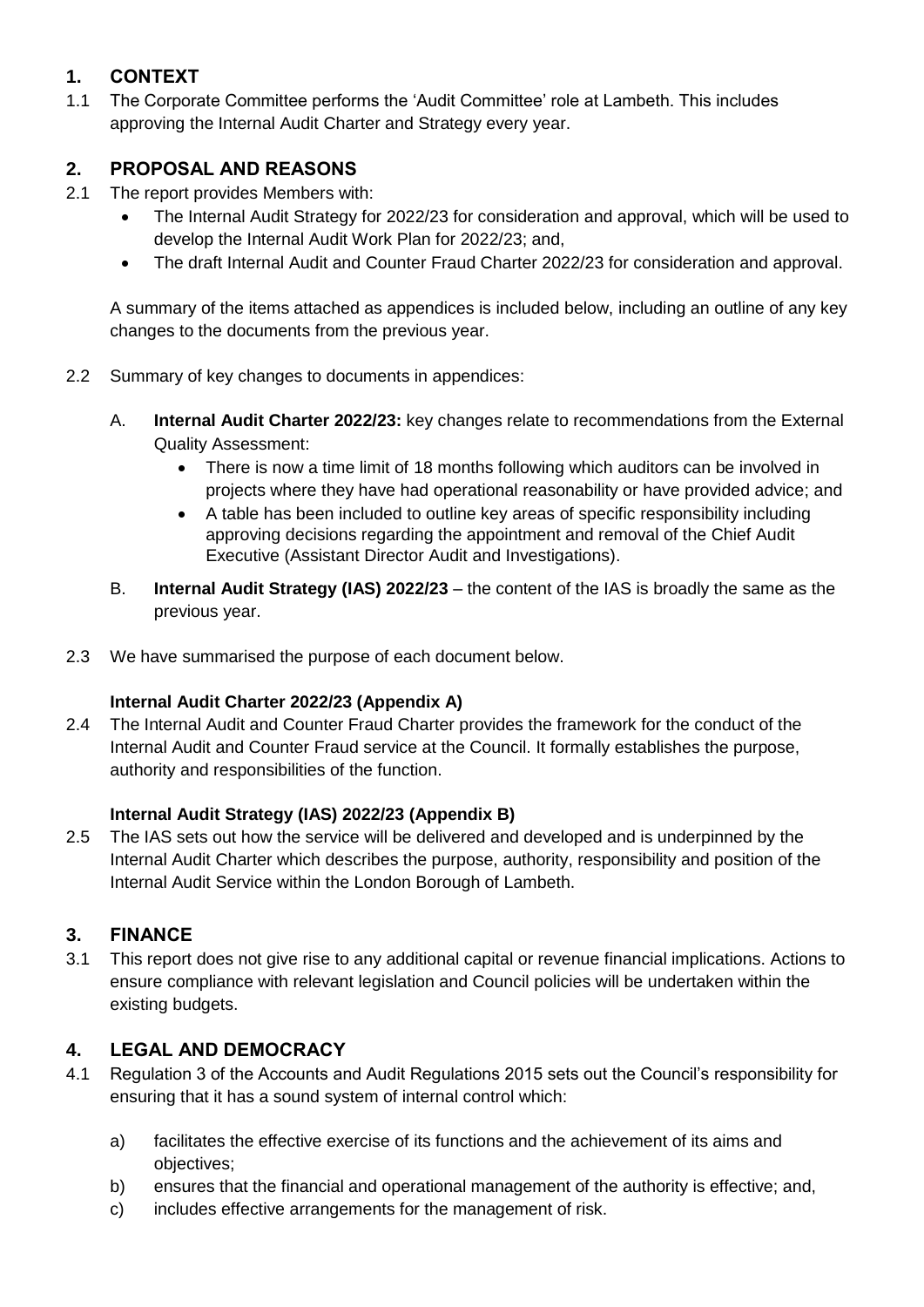- 4.2 Regulation 5 requires the Council to ensure that it undertakes an effective Internal Audit to evaluate the effectiveness of its risk management, control, and governance processes, taking into account public sector internal auditing standards or guidance.
- 4.3 Regulation 6 requires the Council to conduct an annual review of the effectiveness of the system of internal control required by Regulation 3; and to prepare an annual governance statement. The findings of the review of effectiveness must be considered as part of the consideration of the system of internal control referred to in paragraph 4.2 above. The Council has delegated the discharge of this function to Corporate Committee.
- 4.4 There were no further comments from Democratic Services.

## **5. CONSULTATION AND CO-PRODUCTION**

5.1 The report was independently produced, and officers and Members were consulted prior to presentation.

### **6. RISK MANAGEMENT**

- 6.1 An inadequate and operationally ineffective internal control system can have an adverse impact on the Council's risk management processes and wider corporate governance and on quality of services for residents.
- 6.2 With regard to Risk Management, the Public Sector Internal Audit Standards (PSIAS) require Internal Audit to evaluate the effectiveness and contribute to the improvement of Risk Management processes.

## **7. EQUALITIES IMPACT ASSESSMENT**

7.1 Not applicable: The nature of our work in reviewing existing policies, procedures and controls does not necessitate the completion of EIA

### **8. COMMUNITY SAFETY**

8.1 Not applicable.

## **9. ORGANISATIONAL IMPLICATIONS Environmental**

9.1 None.

### **Health**

9.2 None.

### **Corporate Parenting**

9.3 None.

### **Staffing and accommodation**

9.4 None.

### **Responsible Procurement**

- 9.5 None.
- **10. TIMETABLE FOR IMPLEMENTATION** Not applicable.